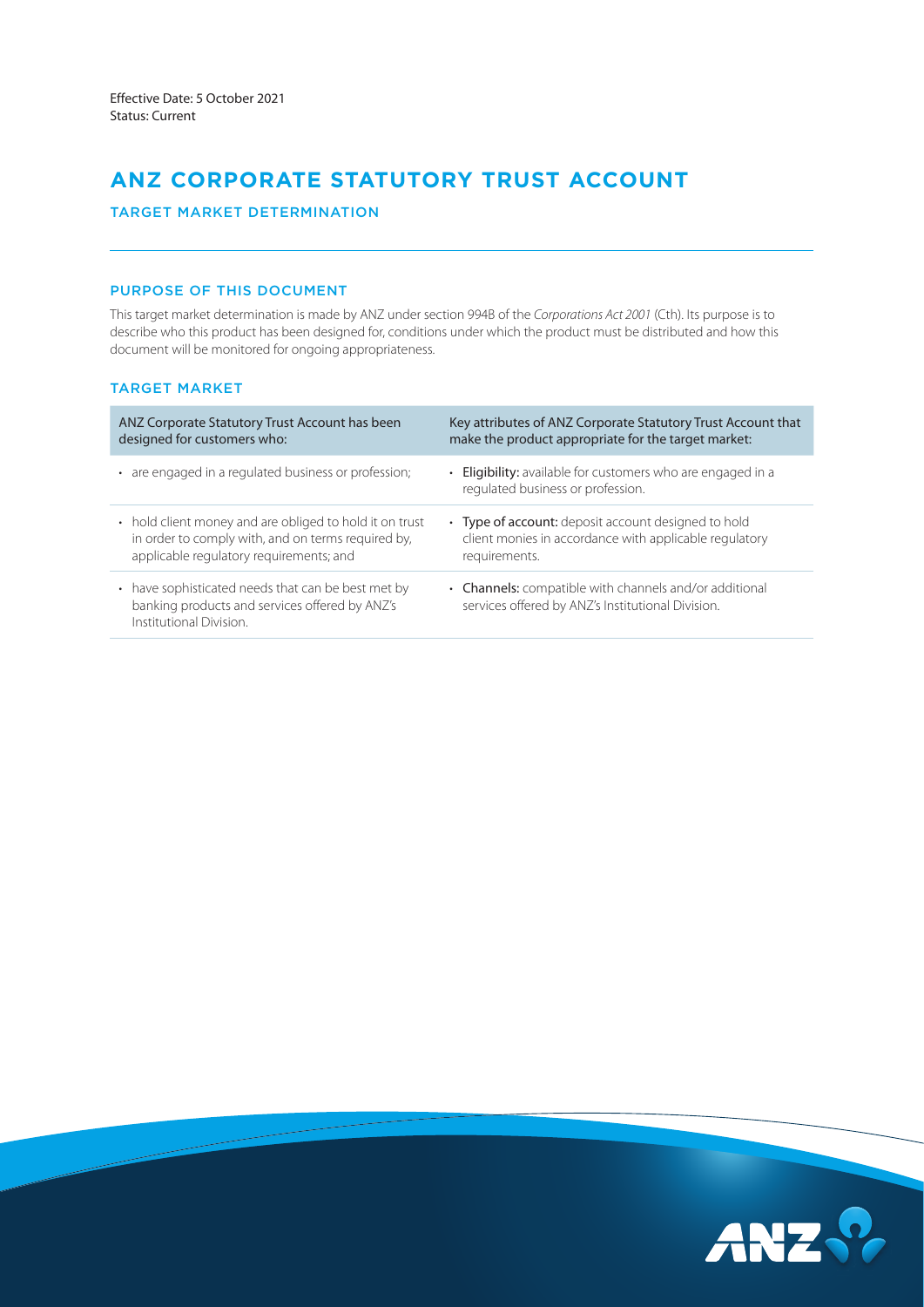# DISTRIBUTION CONDITIONS

ANZ applies the following conditions and restrictions to the distribution of ANZ Corporate Statutory Trust Account, so that it is likely to be issued to customers in the target market.

|                             | Condition                                                                                                                                                                                                                                                  | Why do we do this?                                                                                                                                                                                                                                                                                                                                                                                    |  |
|-----------------------------|------------------------------------------------------------------------------------------------------------------------------------------------------------------------------------------------------------------------------------------------------------|-------------------------------------------------------------------------------------------------------------------------------------------------------------------------------------------------------------------------------------------------------------------------------------------------------------------------------------------------------------------------------------------------------|--|
| Channel                     | ANZ Corporate Statutory Trust Account can only be issued<br>to customers through the following distribution channels:<br>• ANZ Institutional; and<br>• ANZ Commercial.<br>ANZ Corporate Statutory Trust Account cannot be<br>distributed by third parties. | So that ANZ only issues ANZ Corporate<br>Statutory Trust Account to a customer<br>if it receives the customer's application<br>for the account through distribution<br>channels that are subject to appropriate<br>conditions, controls and/or monitoring<br>by ANZ.                                                                                                                                  |  |
| Training &<br>Accreditation | ANZ Corporate Statutory Trust Account can only be issued<br>to customers through the following persons:<br>• authorised ANZ staff.                                                                                                                         | So that:<br>• checks are conducted on matters such<br>as qualifications and past conduct for<br>ANZ staff involved in the distribution of<br>ANZ products; and<br>• ANZ staff responsible for issuing<br>products understand the distribution<br>process they are required to comply<br>with when distributing ANZ products,<br>as well as the legislative framework<br>relevant to their activities. |  |
| Process                     | ANZ Corporate Statutory Trust Account can only be issued<br>to customers by:<br>following ANZ's customer application and assessment<br>$\bullet$<br>process, including making relevant inquiries into the<br>customer's product needs.                     | So that inquiries are made to determine<br>whether the product meets the needs,<br>financial situation and objectives of the<br>customer.                                                                                                                                                                                                                                                             |  |